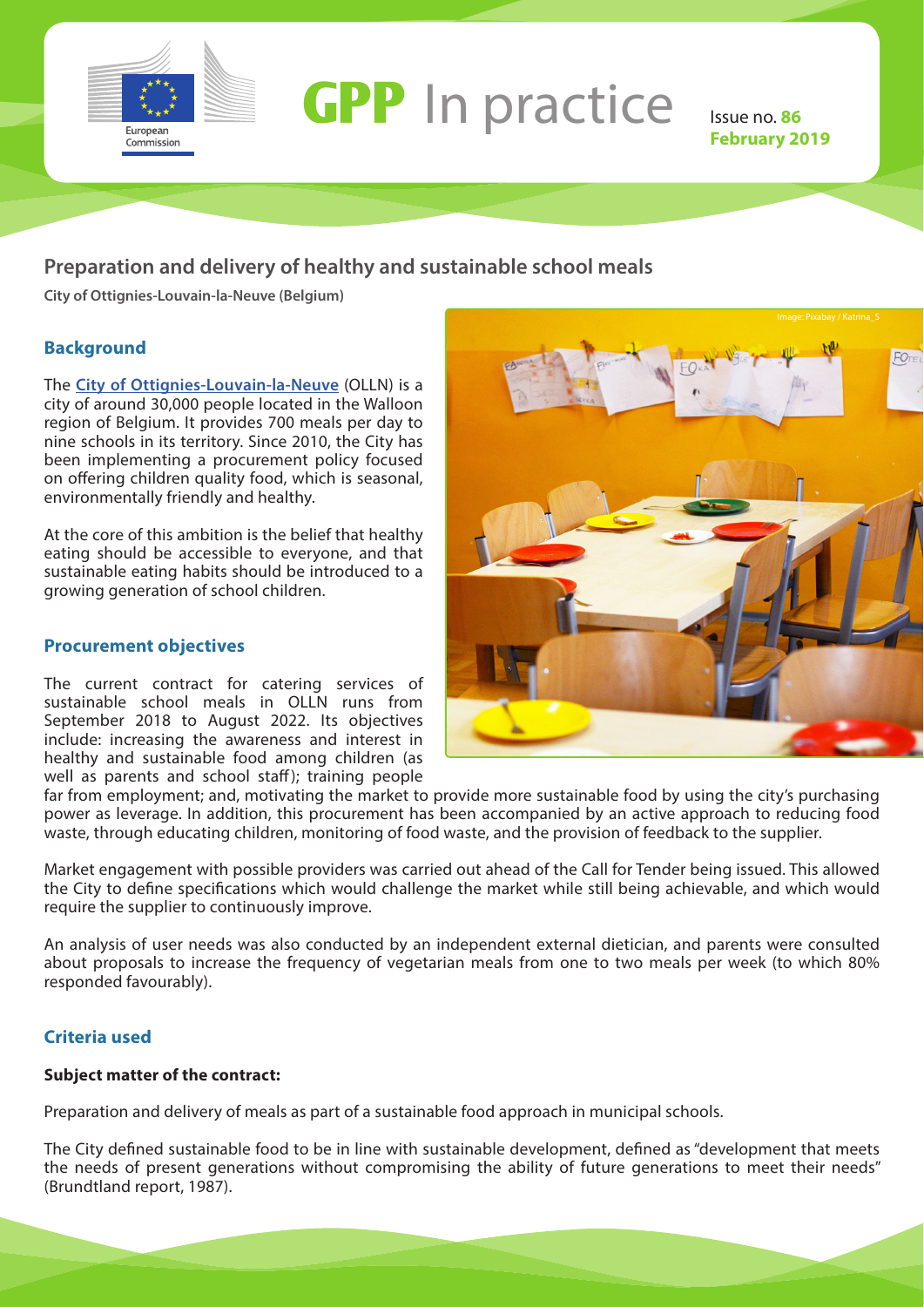### **Selection criteria:**

Tenderers were required to have an Environmental Management System (EMS) for catering services (**[EMAS](http://ec.europa.eu/environment/emas/index_en.htm)**, **[ISO](https://www.iso.org/iso-14001-environmental-management.html)  [14001](https://www.iso.org/iso-14001-environmental-management.html)** or equivalent). Tenderers were also required to have an environmental policy relating to catering operations or work procedures ensuring an environmentally friendly service method, and previous experience in applying environmental management measures in similar contracts.

### **Technical specifications:**

The technical specifications focused on sustainable development, with a range of requirements for all food groups, such as, providing a minimum percentage of organic products, seasonal use of fish from Marine Stewardship Council (**[MSC](https://www.msc.org/)**) certified sustainable fisheries or aquaculture, and fair trade certification (like the **[Max Havelaar](https://www.maxhavelaar.ch/)** label, or equivalent) for food produced in tropical countries.

Organic food: the percentage of organic labelled foods required will be increased each year. In the first year, 15% of the total financial value of purchases of ingredients must be from organic farming; in the second year 17.5%, and by the third and fourth year 20%. In addition, higher organic produce requirements were also set for specific food groups. For example 50% of bread and 100% of eggs were required to be organic in the first year.

Seasonality: OLLN also wished to ensure menus incorporated a high percentage of produce which is in season in the place where it was consumed. As well as the fact that seasonal food often offers better economic value, it is also thought to help meet certain seasonal nutritional requirements. To assist suppliers with menu planning, they are referred to the **[Walloon](http://www.apaqw.be/Apaqw/media/PDF/bio/cal_fr_lg_A4_low.pdf)  [Produce Calendar](http://www.apaqw.be/Apaqw/media/PDF/bio/cal_fr_lg_A4_low.pdf)**. The requirements for seasonal vegetables are as follows: September to November (80%); December (75%); January (50%); February and March (25%); April (15%); May (25%); and finally, June (40%).

**"Through procuring healthy, sustainable school lunches, OLLN has had an upstream impact on the food market, as well as downstream impact in terms of consumer awareness. By promoting a sustainable diet, it is possible to reduce greenhouse gasses."**

Staff training: provision of staff training and children's taste education for all staff involved in the preparation of food was included as technical specifications. In addition, the successful tenderer is obliged to provide - in accordance with Wallonia's 'social clause', as set out in Article 87 of Wallonia's **[Law of 17 June 2016 on public procurement](https://wallex.wallonie.be/index.php?doc=30153)** - a minimum of 500 hours of 'social clause internships' to people who are 'far from employment' (that is, young people, people aged over 55, low-skilled job seekers, or any other far from employment target audiences) each year.

Packaging waste: the successful tenderer was required to favour the most environmentally friendly packaging, and whenever possible, should give priority to products packaged in large volume and in returnable packaging. They are also required to sort waste, into glass, cardboard/paper, plastic packaging, organic waste, and household chemical waste (such as frying fat and detergent containers). In addition, fresh tap water should be made available to children in sufficient quantities, and no bottled beverages will be served, in order to avoid packaging.

Food waste: Monitoring food waste in the schools was also prescribed as a technical specification. This focused on food left on the plates and food leftover from the catering service. Monitoring of food waste is done by weighing it on a daily basis. This data is recorded and is provided to the Meals Commission for analysis and adjustment of future menus to avoid further wastage. The Commission (established in 2010) meets once every six weeks and includes representatives of the contracting authority, schools, and the contractor (including management, cook, and dietician). In addition, the Meals Commission also uses this meeting to manage technical problems, develop and organise training and awareness raising actions for municipal staff and/or students.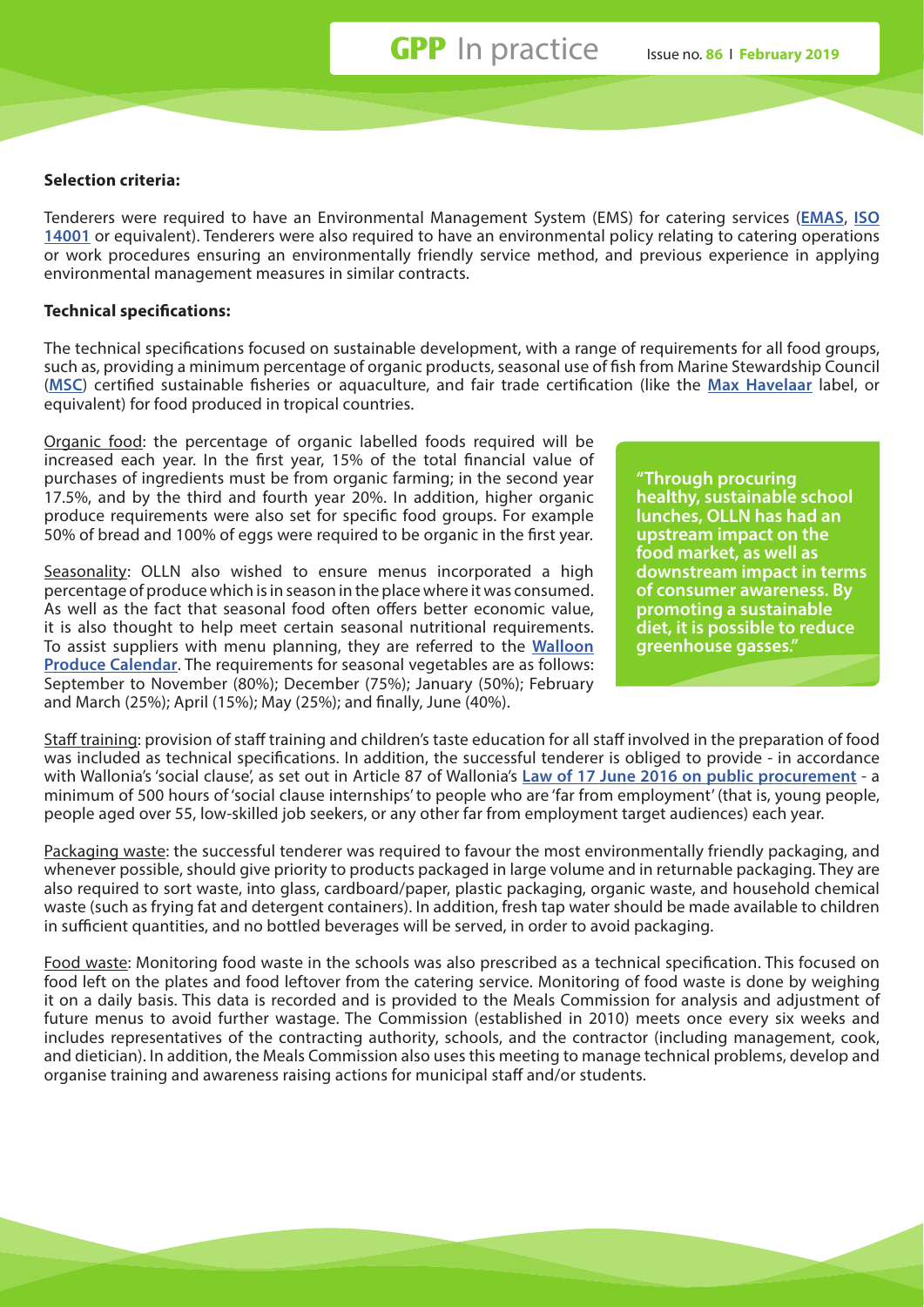## **GPP** In practice Issue no. **86** I **February 2019**

### **Award criteria:**

The award criteria were as follows:

- Price (30 points).
- Development of a food plan which incorporates quality, variety, seasonality, palatability and balance of meals, frequency and the weights of food (20 points).
- Guarantees of quality, freshness and continuity in the origin of food (20 points).
- The measures taken in terms of impact on the environment, health and support staff (10 points).
- Performance in terms of socio-professional integration of people far from employment (10 points).
- Suggestions and implications for the planning and organisation of school restaurants, kitchens and service (5 points).
- Proposals for awareness raising and education in sustainable food and taste (5 points).

For the assessment of the quality, freshness and origin of food, the tenderer was asked to provide: a detailed list of products offered by their suppliers, specifying the supply chain for the main foods used in the preparation of the menus; a file containing recent evidence of 'traceability', labels and other attestations from suppliers; and a note describing the internal procedures to ensure the respect of nutrients through cooking methods.

### **Contract performance clauses:**

The winning supplier commits to ensure the continuous training of staff in sustainable food and balanced nutrition, including cooking methods. This training should include at least eight hours per year per person involved in cooking and preparing food.

Within three months of awarding the contract, the successful tenderer must also submit a balanced nutrition training plan, including cooking methods. Menus should be created monthly, and submitted for the approval of the City and/or any other persons it designates as responsible for approving the menu. Menus should take into account the dietary requirements of the children they are providing for. The City is also allowed to visit the kitchens at any time, in order to check they are functioning correctly, that meals are being delivered within deadlines, and that hygiene and cleanliness standards are being upheld.

Each year, the successful tenderer shall provide a report to the contracting authority, including the proof that the conditions laid out regarding the sustainability of food are complied with, including proof of compliance for MSC labelled fish, various meat labels, fruit and vegetables and the Max Havelaar labelled food. In addition, a table containing this data must be permanently accessible to the contracting authority or its representative. For the percentage of organic and fair trade products, as well as fresh and frozen vegetables, the successful tenderer will be inspected annually at their own expense by an independent accredited control body (according to standard EN 45011). The costs of this control will be borne by the successful tenderer.

The successful tenderer will also supply necessary cleaning products for the cleaning of kitchens, dishwashers and disinfectants which are labelled **[Ecogarantie](https://ecogarantie.eu/)** or equivalent.

### **Results**

The call for tender was published on 30 March 2018 and one tender was received in the process. The contract value was almost €1.6million (before value added tax).

The successful bidder was a small enterprise, who, as a result of this contract has been able to focus their business entirely on sustainable food, and grow from four to 80 employees. In addition, four people, who could be classed as 'far from employment', are also being trained through 'social clause internships'. They will receive a maximum of 60 working days, at the rate of 38 hours per week spread over five days.

OLLN's approach to school catering enabled it to be one of the four winners of the Walloon award for the Most Responsible Procurement in 2018. More information available **[here](http://developpementdurable.wallonie.be/1ere-edition-du-prix-wallon-du-marche-public-le-plus-responsable)** (in French).